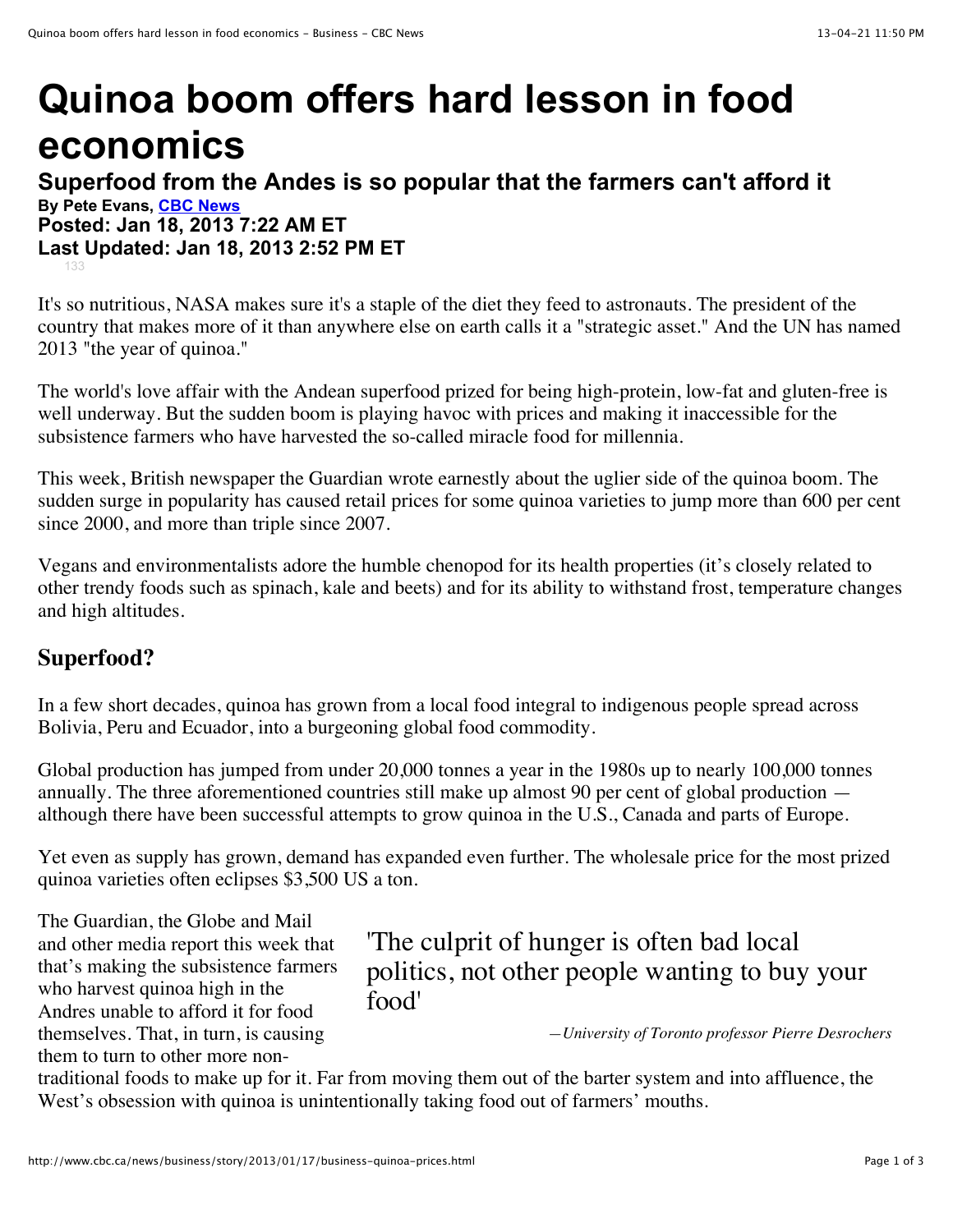But that's an insincere argument, experts tell CBC News.

"It's the same old story," University of Toronto professor and food-economics author Pierre Desrochers says.

Desrochers is a critic of the so-called "100-mile diet" that holds the most environmentally conscious and healthiest human diet is to eat seasonal fruits, vegetables and meats available near you year round.

He argues that the mass-farming practices that are so often reviled by foodies have nonetheless helped bring food prices down and bring a wider variety of nutritional options to more people in the world.



*A worker dries quinoa grains at a plant in Bolivia. The price of the grain has increased sevenfold since 2000. (David Mercado/Reuters)*

The case of quinoa farmers is nothing new, he says. "At some point or another, every place on earth had subsistence farming. People made their own food, and little else, and if you had the bad luck to have two droughts or bad harvests in a row you'd get a famine," he notes.

Instead of lamenting the plight of the poor Bolivian quinoa farmer, Desrochers says, people need to acknowledge that specialization and commoditization of food can be a useful tool in helping poor areas improve their standard of living.

"You have no choice but to get the best price you can for your product," he says. "If quinoa gets expensive, all of a sudden the world opens up and they'll have a better food supply."

Desrochers notes that at some point, many of the world's major food staples (potatoes, tomatoes, corn, for example) started off as regional foods that eventually went global. Three hundred years ago, the great winemaking regions of France were subsistence farms. Now they're an international powerhouse.